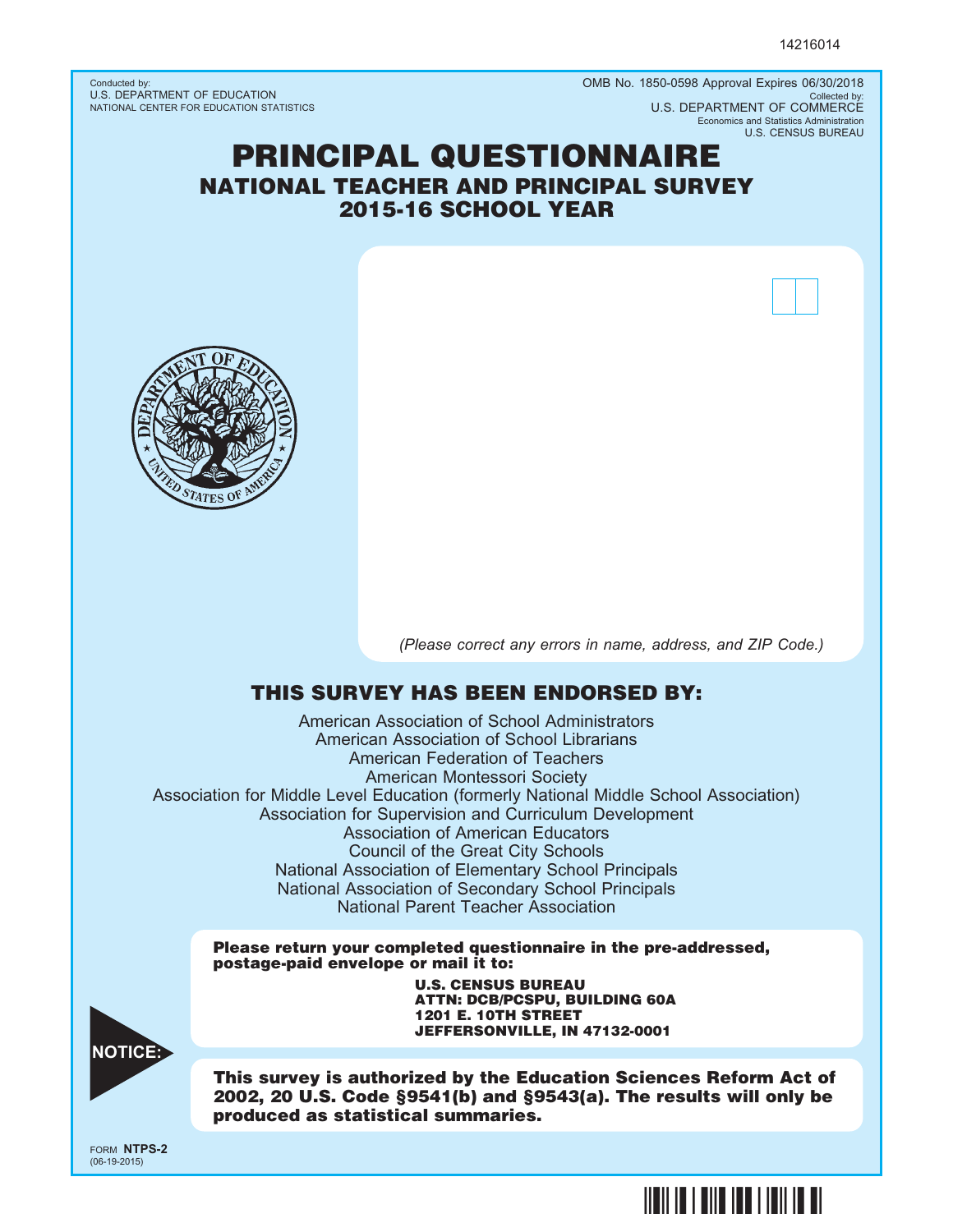- **What is the average student-teacher ratio in the United States?**
- **What is the average salary of a beginning principal?**
- **Have teachers' views of their autonomy in the classroom changed over time?**
- **Have the characteristics of the principal and teacher workforces in the United States changed over time?**

The answers to these questions help school districts and policy makers at the state, federal, and local levels set education policy and improve teacher and principal working conditions.

Since 1988, the National Teacher and Principal Survey and its precursor, the Schools and Staffing Survey, have provided the answers to these and other important education questions from the perspective of Principals and Teachers.

By selecting a statistically representative sample of schools, and teachers in those schools, we are able to provide representative data for the United States without going to every school.

Your school has been selected to participate in the 2015-16 National Teacher and Principal Survey. You will represent thousands of other principals, so it is important that you respond to this survey.

Your responses are protected from disclosure by federal statute (20 U.S.C., §9573). All responses that relate to or describe identifiable characteristics of individuals may be used only for statistical purposes and may not be disclosed, or used, in identifiable form for any other purpose, unless otherwise compelled by law.

More information can be found on our website: http://nces.ed.gov/surveys/ntps

#### Paperwork Burden Statement

According to the Paperwork Reduction Act of 1995, no persons are required to respond to a collection of information unless it displays<br>a valid OMB control number. The valid OMB control number for this voluntary information existing data resources, gather the data needed, and complete and review the information collection. If you have any comments concerning the accuracy of the time estimate, suggestions for improving this collection, or comments or concerns about the contents or the status of your individual submission of this questionnaire, please e-mail: addp.education.surveys@census.gov, or write directly to: National Teacher and Principal Survey, National Center for Education Statistics, 1990 K Street, N.W., #9046, Washington, DC 20006.

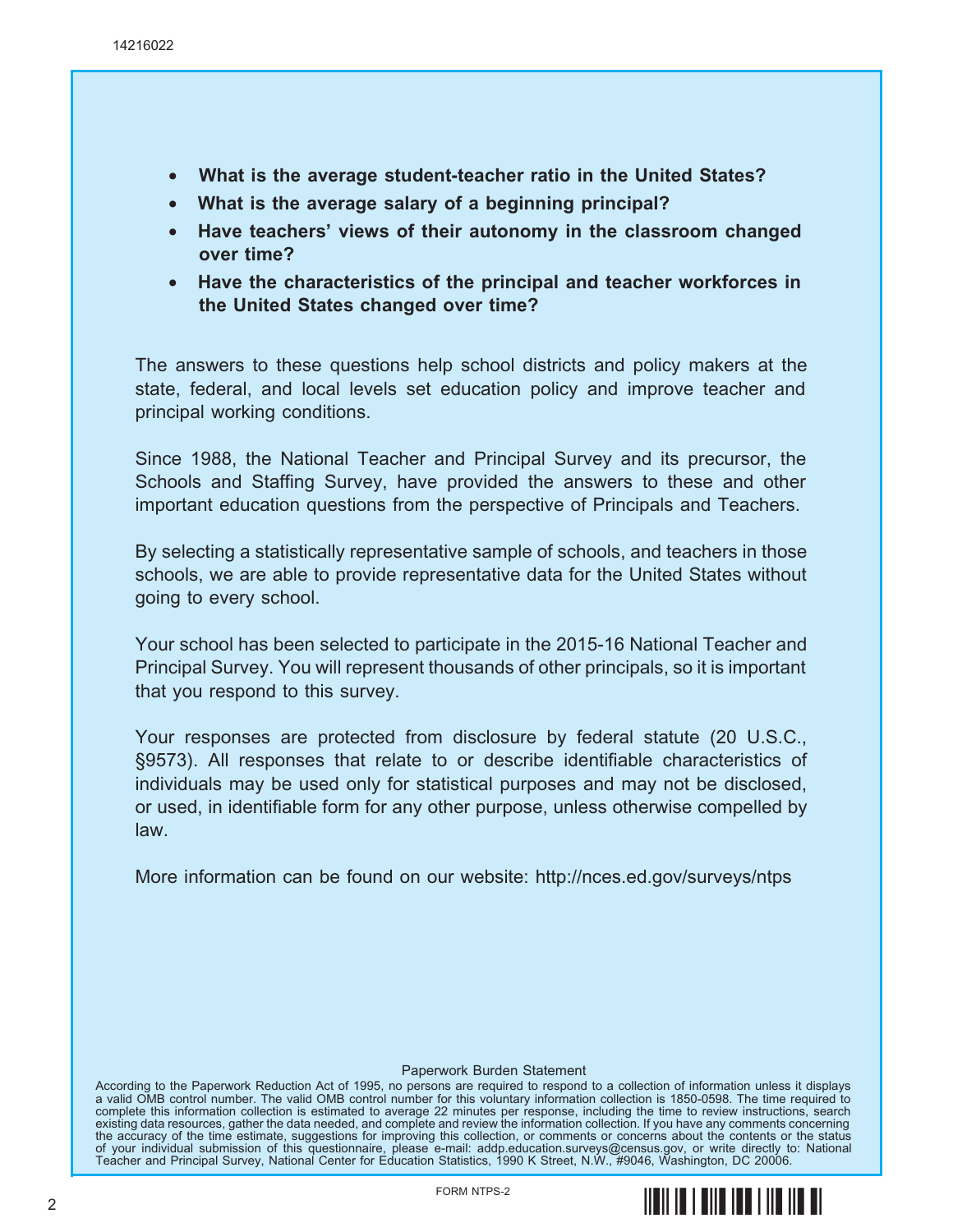### **INSTRUCTIONS**

The data you enter on this form will be captured through the use of imaging technology. Please print all information clearly in ordinary characters, using a **blue or black ballpoint pen**.



- **a.** It is important that this questionnaire be completed by the school PRINCIPAL, not by anyone else.
- **b.** Please do not write any comments by the answer boxes.
- If you are unsure about how to answer a question, please give the best answer you can rather than **c.** leaving it blank.
- d. If you have any questions, call the U.S. Census Bureau at 1-888-595-1338. Someone will be available to take your call Monday through Friday, between 8:00 a.m. and 8:00 p.m. (Eastern Time). The U.S. Census Bureau is also available to answer your questions via e-mail at: addp.education.surveys@census.gov.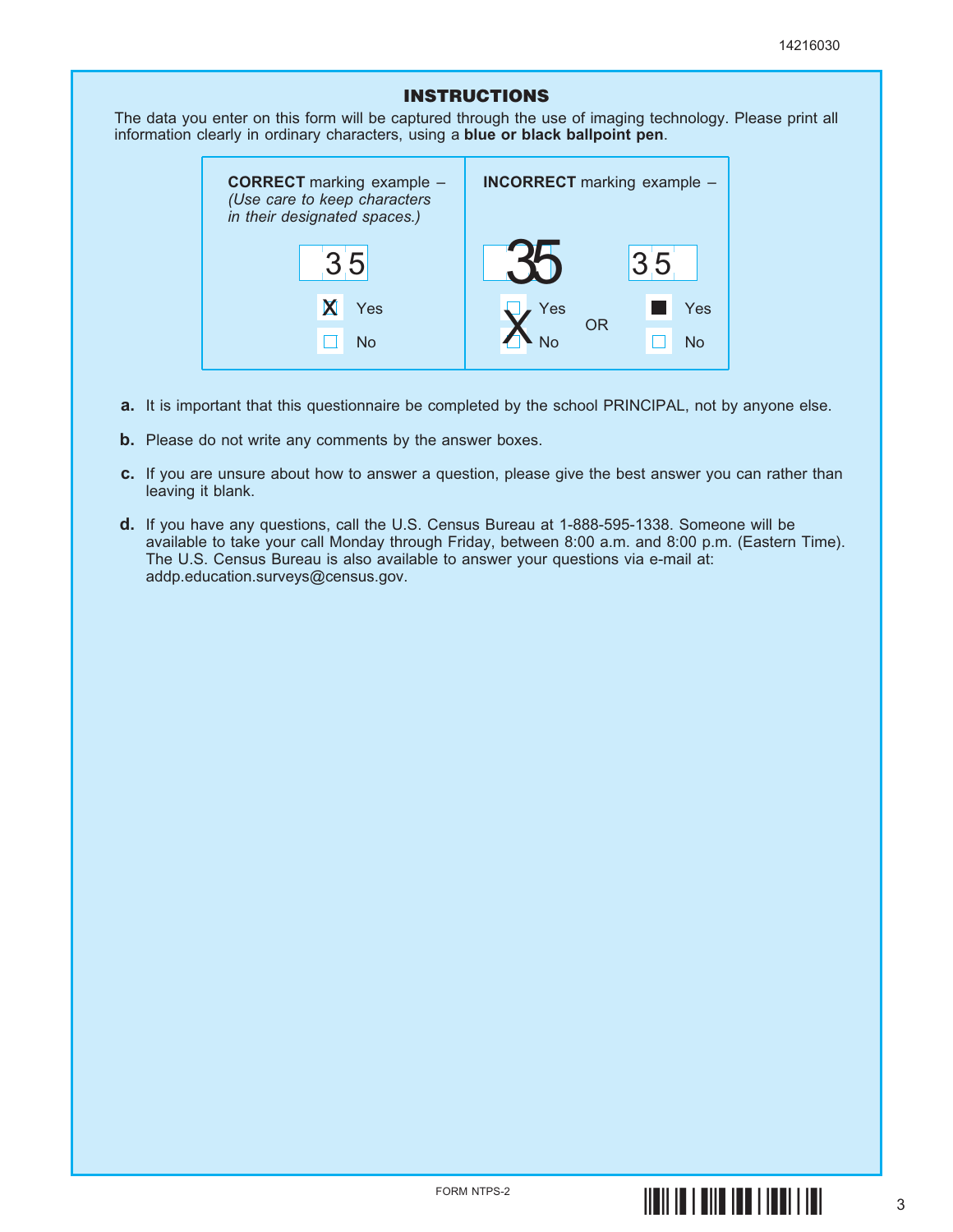| $1 - 1.$ | BEFORE you became a principal, how many years of elementary, middle, or secondary<br>teaching experience did you have?<br>Count part of a year as 1 year.<br>$\bullet$ If none, please mark $(X)$ the box.                                                                 |
|----------|----------------------------------------------------------------------------------------------------------------------------------------------------------------------------------------------------------------------------------------------------------------------------|
|          | None<br>Year(s) of teaching before becoming a principal<br>or                                                                                                                                                                                                              |
| $1 - 2.$ | BEFORE you became a principal, did you hold the position of an assistant principal or<br>program director?<br><i>i</i> Include temporary positions.                                                                                                                        |
|          | Yes                                                                                                                                                                                                                                                                        |
|          | <b>No</b>                                                                                                                                                                                                                                                                  |
| $1 - 3.$ | BEFORE you became a principal, did you have any management experience outside of the<br>field of education?                                                                                                                                                                |
|          | Yes                                                                                                                                                                                                                                                                        |
|          | <b>No</b>                                                                                                                                                                                                                                                                  |
| $1 - 4.$ | BEFORE you became a principal, did you participate in any district or school training or<br>development program for ASPIRING school principals?                                                                                                                            |
|          | Yes                                                                                                                                                                                                                                                                        |
|          | <b>No</b>                                                                                                                                                                                                                                                                  |
| $1 - 5.$ | PRIOR to this school year, how many years did you serve as the principal of THIS OR ANY<br><b>OTHER school?</b><br><b>ODO NOT include any years you served as ASSISTANT principal.</b><br>Count part of a year as 1 year.<br>$\bullet$ If none, please mark $(X)$ the box. |
|          | None<br>Year(s) as principal of this or any other school<br>or                                                                                                                                                                                                             |
| $1 - 6.$ | PRIOR to this school year, how many years did you serve as the principal of THIS school?<br><i>Do NOT include any years you served as ASSISTANT principal.</i><br>Count part of a year as 1 year.<br>$\bullet$ If none, please mark $(X)$ the box.                         |
|          | <b>None</b><br>Year(s) as principal of this school<br>or                                                                                                                                                                                                                   |
|          |                                                                                                                                                                                                                                                                            |
|          |                                                                                                                                                                                                                                                                            |
|          |                                                                                                                                                                                                                                                                            |
|          |                                                                                                                                                                                                                                                                            |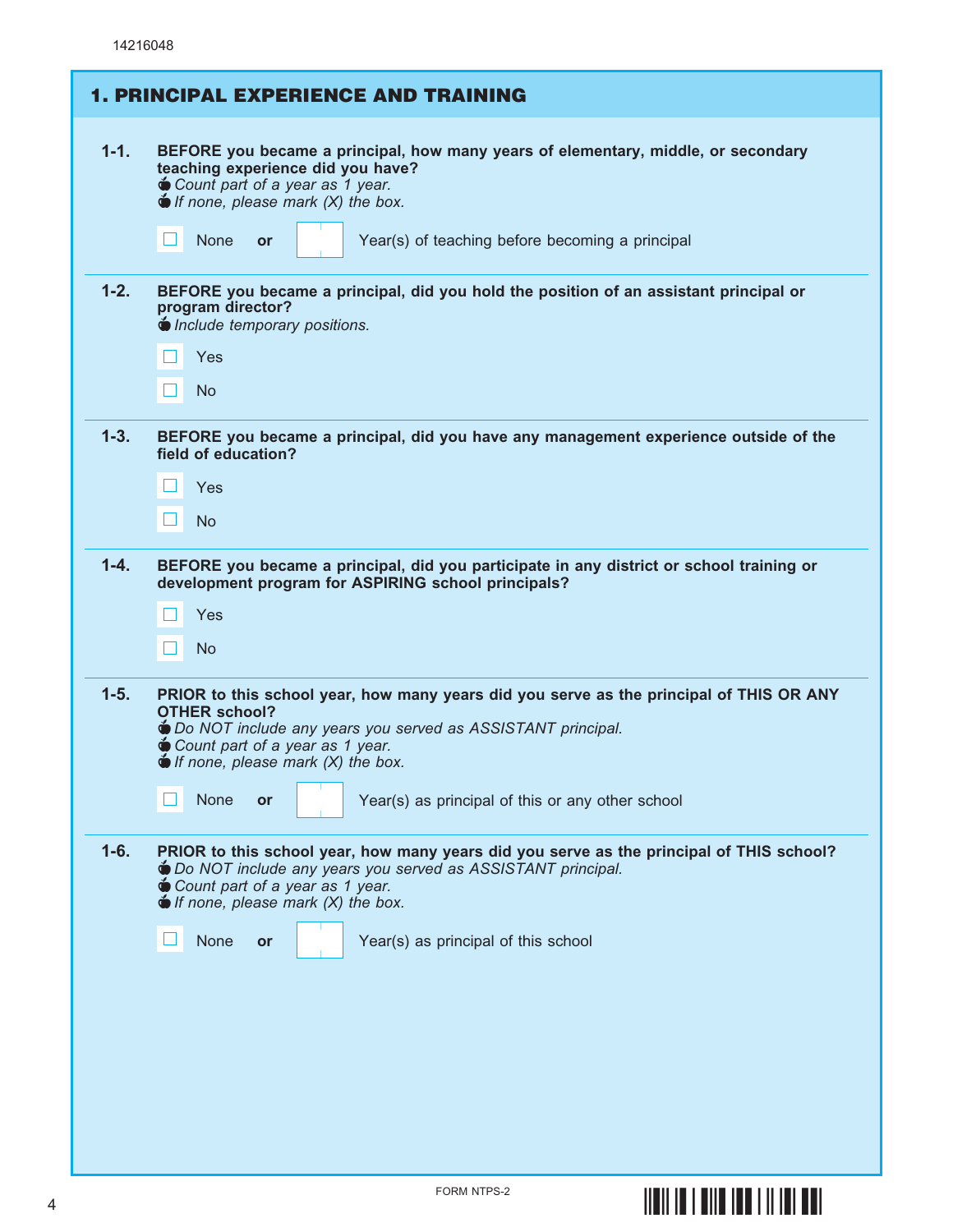#### 14216055

| $1 - 7.$  | What is the highest degree you have earned?<br>$\bullet$ Mark $(X)$ only one box.                                                                                                                             |
|-----------|---------------------------------------------------------------------------------------------------------------------------------------------------------------------------------------------------------------|
|           | Associate's degree                                                                                                                                                                                            |
|           | Bachelor's degree (B.A., B.S., etc.)                                                                                                                                                                          |
|           | Master's degree (M.A., M.A.T., M.B.A., M.Ed., M.S., etc.)                                                                                                                                                     |
|           | Educational specialist or professional diploma (at least one year beyond master's level)                                                                                                                      |
|           | Doctorate or first professional degree (Ph.D., Ed.D., M.D., L.L.B., J.D., D.D.S.)                                                                                                                             |
|           | Do not have a degree                                                                                                                                                                                          |
| $1 - 8.$  | Which of the following best describes the highest degree you have earned?<br>$\bullet$ Mark (X) only one box.                                                                                                 |
|           | It was awarded by your school's college of Education, school of Education, or department<br>of Education                                                                                                      |
|           | It was awarded by another college, school, or department, not in Education                                                                                                                                    |
| $1-9.$    | Do you currently hold a license or certification in "school administration"?                                                                                                                                  |
|           | Yes                                                                                                                                                                                                           |
|           | <b>No</b>                                                                                                                                                                                                     |
| $1 - 10.$ | WHILE serving as a principal, have you also regularly taught one or more classes at the<br>elementary, middle, or secondary level?<br><b>OD</b> Do not include time spent as a short-term substitute teacher. |
|           | Yes                                                                                                                                                                                                           |
|           | $No \rightarrow$ (GO TO Section 2 on page 6.                                                                                                                                                                  |
|           |                                                                                                                                                                                                               |
| $1 - 11.$ | While serving as a principal, how many YEARS did you regularly teach at the elementary,<br>middle, or secondary level?                                                                                        |
|           | Count part of a year as 1 year.<br>• Include the 2015-16 school year in this count, if applicable.                                                                                                            |
|           | $\bullet$ If none, please mark $(X)$ the box.                                                                                                                                                                 |
|           | None $\rightarrow$ GO TO Section 2 on page 6.                                                                                                                                                                 |
|           | YEAR(S) of teaching since becoming a principal                                                                                                                                                                |
| $1 - 12.$ | In addition to serving as principal, are you CURRENTLY teaching in THIS school?<br>Do not include time spent as a short-term substitute teacher.                                                              |
|           | Yes                                                                                                                                                                                                           |
|           | <b>No</b>                                                                                                                                                                                                     |
|           |                                                                                                                                                                                                               |
|           |                                                                                                                                                                                                               |
|           |                                                                                                                                                                                                               |
|           |                                                                                                                                                                                                               |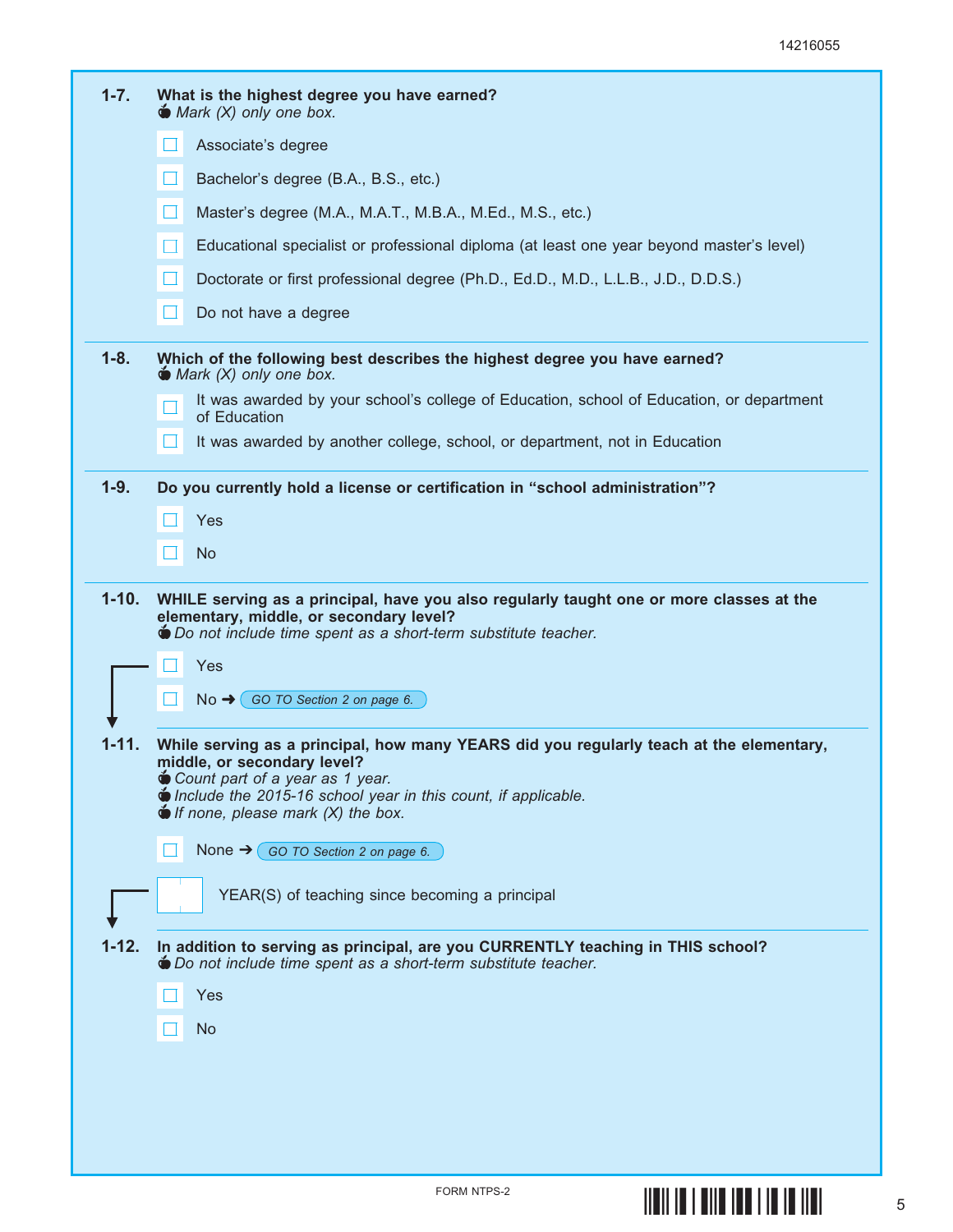### **2. GOALS AND DECISION MAKING**

#### **2-1. We are interested in the importance you place on various educational goals. From the following ten goals, which do you consider the most important, the second most important, and the third most important?**

- 1 Building basic literacy skills (reading, math, writing, speaking)
- 2 Encouraging academic excellence
- 3 Preparing students for postsecondary education
- 4 Promoting occupational or vocational skills
- 5 Promoting good work habits and self-discipline
- 6 Promoting personal growth (self-esteem, self-knowledge, etc.)
- 7 Promoting human relations skills
- 8 Promoting specific moral values
- 9 Promoting multicultural awareness or understanding
- 10 Fostering religious or spiritual development



**How much ACTUAL influence do you think you have as a principal on decisions concerning the following activities? 2-2.**

|                |                                                                                                                 |                             |                           | $\bullet$ Mark (X) one box on each line. |                    |                          |
|----------------|-----------------------------------------------------------------------------------------------------------------|-----------------------------|---------------------------|------------------------------------------|--------------------|--------------------------|
|                |                                                                                                                 | N <sub>o</sub><br>influence | <b>Minor</b><br>influence | Moderate<br>influence                    | Major<br>influence | <b>Not</b><br>applicable |
| a <sub>z</sub> | <b>Setting performance standards</b><br>for students of this school                                             | $\Box$                      | $\Box$                    | $\Box$                                   | $\Box$             | $\Box$                   |
| $\mathbf b$ .  | <b>Establishing curriculum at this</b><br>school                                                                | $\Box$                      | $\Box$                    | $\Box$                                   | $\Box$             | $\Box$                   |
|                | c. Determining the content of<br>in-service professional<br>development programs for<br>teachers of this school | $\Box$                      | $\Box$                    | $\Box$                                   | $\Box$             | $\Box$                   |
| d.             | <b>Evaluating teachers of this</b><br>school                                                                    | $\Box$                      | $\Box$                    | $\Box$                                   | $\Box$             | П                        |
| e.             | Hiring new full-time teachers of<br>this school                                                                 | $\Box$                      | $\Box$                    | $\Box$                                   | $\Box$             | $\Box$                   |
| f.             | Setting discipline policy at this<br>school                                                                     | $\Box$                      | $\Box$                    | $\Box$                                   | $\Box$             | $\Box$                   |
| g.             | <b>Deciding how your school</b><br>budget will be spent                                                         | $\Box$                      | $\Box$                    | $\Box$                                   | $\Box$             | П                        |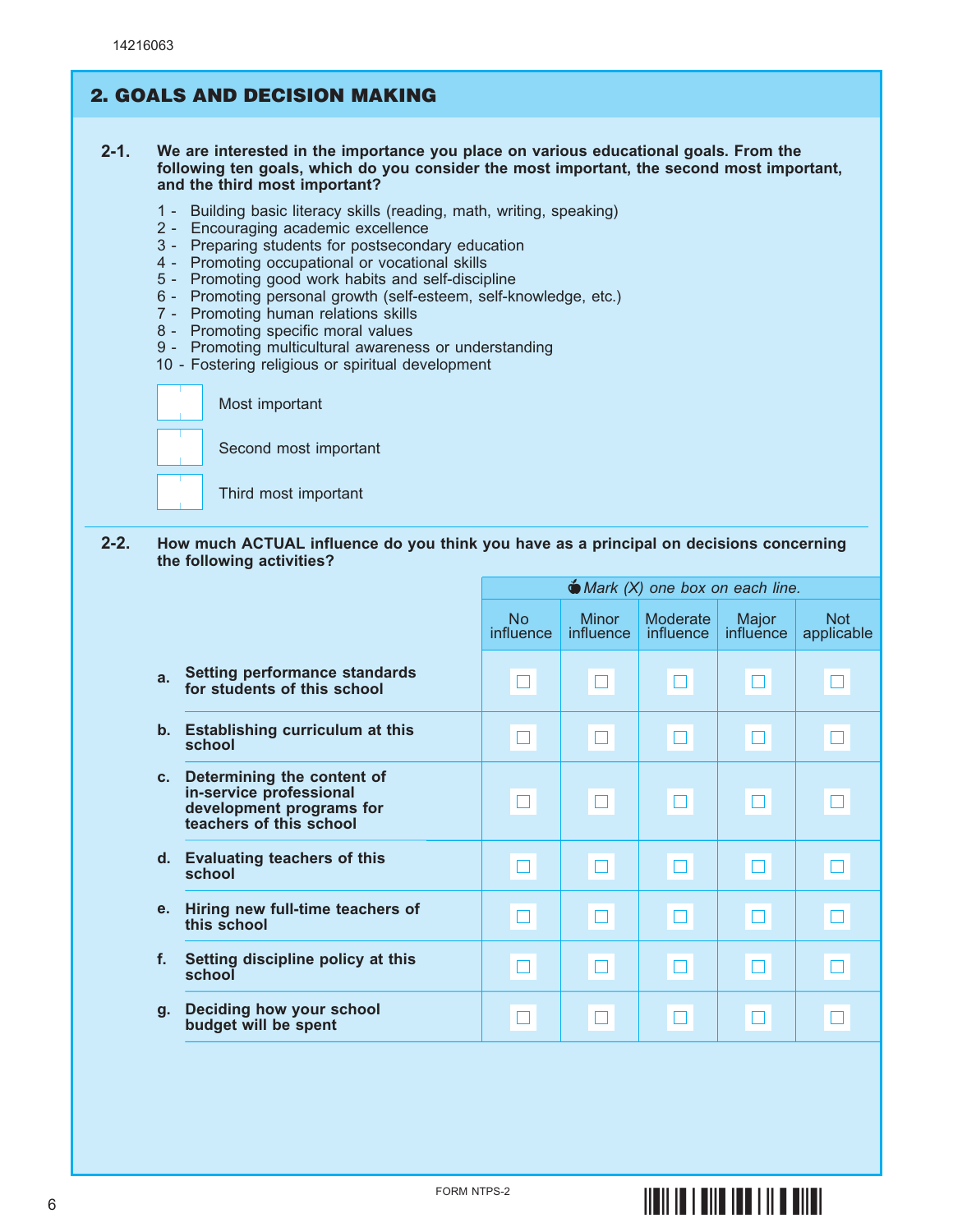## **3. SCHOOL CLIMATE AND SAFETY**

#### **To the best of your knowledge, how often do the following types of problems occur at this school? 3-1.**

|                                                |                  |                                                     | Mark (X) one box on each line. |                                             |                         |
|------------------------------------------------|------------------|-----------------------------------------------------|--------------------------------|---------------------------------------------|-------------------------|
|                                                | Happens<br>daily | Happens<br>at dt<br>least once least once<br>a week | Happens<br>a month             | <b>Happens</b><br>$\mathsf{on}$<br>occasion | <b>Never</b><br>happens |
| a. Physical conflicts among students           |                  | - 1                                                 | - 1                            | - 1                                         | H                       |
| b. Robbery or theft                            | $\mathbf{I}$     | П                                                   | П                              | П                                           | П                       |
| c. Vandalism                                   | . I              | - 1                                                 | H                              | $\mathbf{I}$                                | H                       |
| d. Student use of alcohol                      | $\mathcal{A}$    | П                                                   | П                              | П                                           | $\Box$                  |
| e. Student use of illegal drugs                | . I              | m.                                                  | П                              | $\Box$                                      |                         |
| <b>Student possession of weapons</b><br>f.     | H                | $\Box$                                              | $\mathbf{L}$                   | $\Box$                                      | H                       |
| <b>Physical abuse of teachers</b><br><b>g.</b> | H                | П                                                   | $\Box$                         | П                                           | П                       |
| h. Student racial tensions                     | H                | □                                                   | $\Box$                         | $\Box$                                      | П                       |
| <b>Student bullying</b><br>i.                  | $\mathsf{L}$     | П                                                   | П                              | П                                           | П                       |
| <b>Student verbal abuse of teachers</b><br>j.  | - 1              | П                                                   | $\mathbf{L}$                   | $\mathsf{L}$                                | □                       |
| Widespread disorder in classrooms<br>k.        | $\mathbf{I}$     | $\Box$                                              | $\Box$                         | $\mathsf{L}$                                | H                       |
| Student acts of disrespect for teachers<br>ı.  | $\mathcal{A}$    | H                                                   | П                              | П                                           | П                       |
| m. Gang activities                             |                  |                                                     | - 1                            | ×.                                          |                         |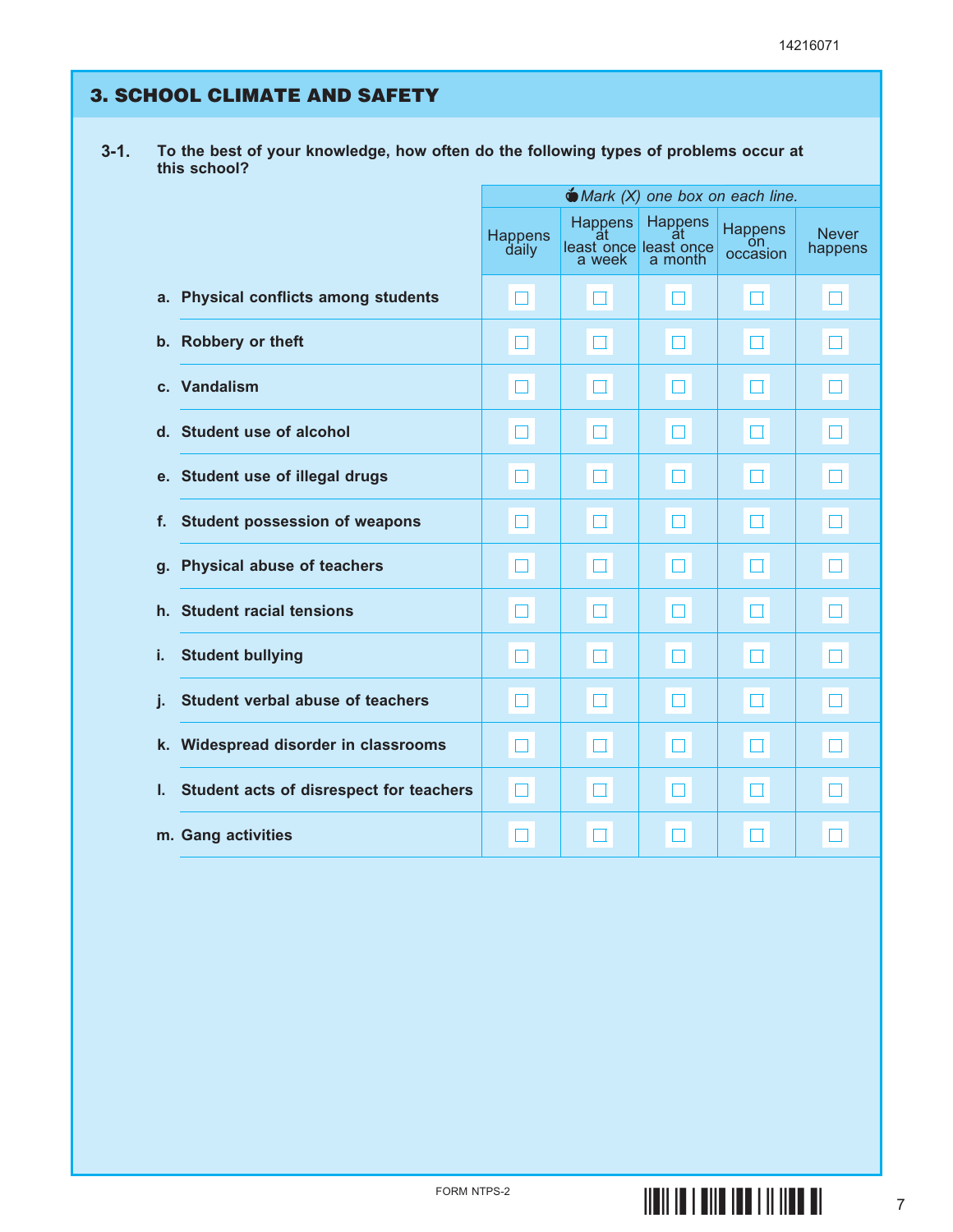#### **3-2. LAST school year (2014-15), what percentage of students had at least one parent or guardian participating in the following events?**

|          |    |                                                                                                                                                                                                                                                                                                                                      |              |        |        | $\bullet$ Mark $(X)$ one box on each line. |                          |
|----------|----|--------------------------------------------------------------------------------------------------------------------------------------------------------------------------------------------------------------------------------------------------------------------------------------------------------------------------------------|--------------|--------|--------|--------------------------------------------|--------------------------|
|          |    |                                                                                                                                                                                                                                                                                                                                      | $0 - 25%$    | 26-50% | 51-75% | 76-100%                                    | <b>Not</b><br>applicable |
|          |    | a. Open house or back-to-school night                                                                                                                                                                                                                                                                                                | $\Box$       | П      | $\Box$ | П                                          | $\Box$                   |
|          |    | b. All regularly scheduled schoolwide<br>parent-teacher conferences                                                                                                                                                                                                                                                                  | H            | H      | $\Box$ | - 1                                        | H                        |
|          |    | c. Special subject-area events (e.g.,<br>science fair, concerts)                                                                                                                                                                                                                                                                     | $\mathsf{L}$ | H      |        | - 1                                        |                          |
|          |    | d. Parent education workshops or<br><b>courses</b>                                                                                                                                                                                                                                                                                   | П            | П      | $\Box$ | П                                          | $\Box$                   |
|          |    | e. Signing of a school-parent compact<br>(This is an agreement between school<br>community members [e.g., parents,<br>principals, teachers, and students] that<br>acknowledges the shared responsibility<br>for student learning and/or the school's<br>policies)                                                                    | $\Box$       | $\Box$ | $\Box$ | $\Box$                                     | П                        |
|          |    | f. Volunteer in the school as needed<br>or on a regular basis                                                                                                                                                                                                                                                                        | $\Box$       | $\Box$ | $\Box$ | П                                          | $\Box$                   |
|          |    | g. Involvement in school instructional<br>issues (e.g., planning classroom<br>learning activities, providing<br>feedback on curriculum)                                                                                                                                                                                              | $\perp$      | $\Box$ | $\Box$ | П                                          |                          |
|          |    | h. Involvement in governance (e.g.,<br>PTA or PTO meetings, school<br>board, parent booster clubs)                                                                                                                                                                                                                                   | $\Box$       | $\Box$ | $\Box$ | П                                          | $\Box$                   |
|          | i. | <b>Involvement in budget decisions</b>                                                                                                                                                                                                                                                                                               | $\Box$       | H      | $\Box$ | П                                          | П                        |
| $3 - 3.$ | a. | Are teachers at this school REQUIRED to do the following?<br>Help students with academic needs OUTSIDE of regular school hours<br>Yes<br><b>No</b><br>b. Help students with social and emotional needs OUTSIDE of regular school hours                                                                                               |              |        |        |                                            |                          |
|          |    | Yes<br><b>No</b>                                                                                                                                                                                                                                                                                                                     |              |        |        |                                            |                          |
| 3-4.     |    | Are BEGINNING teachers at this school enrolled in a formal schoolwide or districtwide<br>program aimed to enhance teachers' effectiveness by providing systematic support<br>(sometimes called a teacher induction program)?<br>$\spadesuit$ A beginning teacher refers to a teacher who is in the first or second year of teaching. |              |        |        |                                            |                          |
|          |    | Yes                                                                                                                                                                                                                                                                                                                                  |              |        |        |                                            |                          |
|          |    | <b>No</b>                                                                                                                                                                                                                                                                                                                            |              |        |        |                                            |                          |
|          |    |                                                                                                                                                                                                                                                                                                                                      |              |        |        |                                            |                          |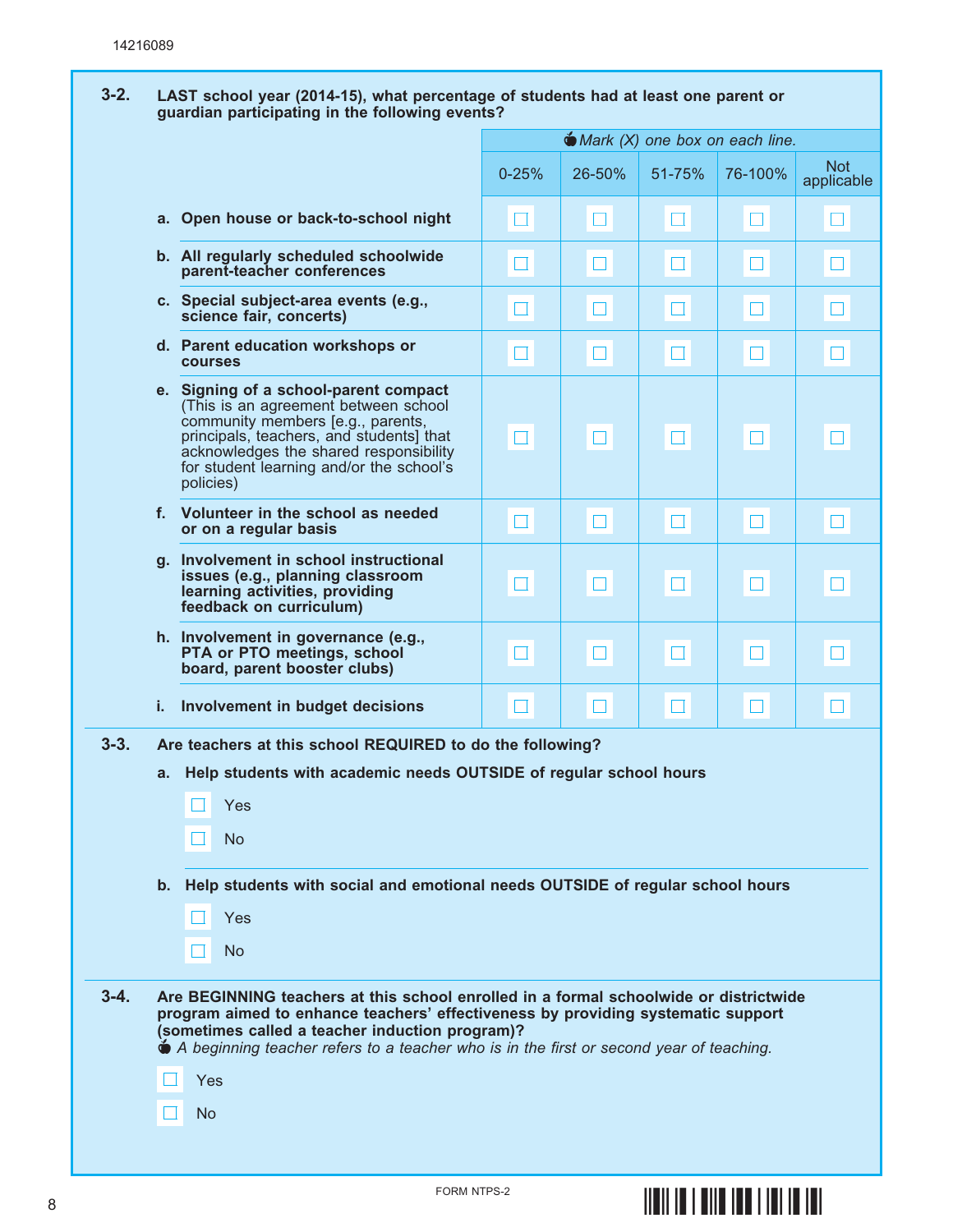| Total WEEKLY hours spent on school-related activities<br>$4 - 2.$<br>On average throughout the school year, what percentage of time do you estimate that you<br>spend on the following tasks in this school?<br>Rough estimates are sufficient.<br>Please write a percentage in each row. Write 0 if none.<br>Responses should add up to 100%.<br>Internal administrative tasks, including human resource/personnel<br>а.<br>$\frac{0}{0}$<br>issues, regulations, reports, school budget<br>b. Curriculum and teaching-related tasks, including teaching,<br>$\%$<br>lesson preparation, classroom observations, mentoring teachers<br>$\%$<br>c. Student interactions, including discipline and academic guidance<br>$\%$<br>d. Parent interactions, including formal and informal interactions<br>$\%$<br>e. Other – please specify $\rightarrow$<br>$\frac{0}{0}$<br>$f_{\rm{r}}$<br>Total<br>How many days per year are you required to work under your current contract?<br>Include professional development, student contact days, and any other days covered by your<br>contract.<br>Days per contract year<br>Are you represented under a meet-and-confer agreement or a collective bargaining agreement?<br>("Meet-and-confer" discussions are for the purpose of reaching non-legally-binding agreements.<br>Collective bargaining agreements are legally-binding agreements.)<br>$\bullet$ Mark (X) only one box.<br>Yes, meet-and-confer<br>Yes, collective bargaining<br><b>No</b> |  |  |
|--------------------------------------------------------------------------------------------------------------------------------------------------------------------------------------------------------------------------------------------------------------------------------------------------------------------------------------------------------------------------------------------------------------------------------------------------------------------------------------------------------------------------------------------------------------------------------------------------------------------------------------------------------------------------------------------------------------------------------------------------------------------------------------------------------------------------------------------------------------------------------------------------------------------------------------------------------------------------------------------------------------------------------------------------------------------------------------------------------------------------------------------------------------------------------------------------------------------------------------------------------------------------------------------------------------------------------------------------------------------------------------------------------------------------------------------------------------------------------------------------|--|--|
|                                                                                                                                                                                                                                                                                                                                                                                                                                                                                                                                                                                                                                                                                                                                                                                                                                                                                                                                                                                                                                                                                                                                                                                                                                                                                                                                                                                                                                                                                                  |  |  |
|                                                                                                                                                                                                                                                                                                                                                                                                                                                                                                                                                                                                                                                                                                                                                                                                                                                                                                                                                                                                                                                                                                                                                                                                                                                                                                                                                                                                                                                                                                  |  |  |
|                                                                                                                                                                                                                                                                                                                                                                                                                                                                                                                                                                                                                                                                                                                                                                                                                                                                                                                                                                                                                                                                                                                                                                                                                                                                                                                                                                                                                                                                                                  |  |  |
|                                                                                                                                                                                                                                                                                                                                                                                                                                                                                                                                                                                                                                                                                                                                                                                                                                                                                                                                                                                                                                                                                                                                                                                                                                                                                                                                                                                                                                                                                                  |  |  |
|                                                                                                                                                                                                                                                                                                                                                                                                                                                                                                                                                                                                                                                                                                                                                                                                                                                                                                                                                                                                                                                                                                                                                                                                                                                                                                                                                                                                                                                                                                  |  |  |
| $4 - 3$ .<br>$4 - 4.$                                                                                                                                                                                                                                                                                                                                                                                                                                                                                                                                                                                                                                                                                                                                                                                                                                                                                                                                                                                                                                                                                                                                                                                                                                                                                                                                                                                                                                                                            |  |  |
|                                                                                                                                                                                                                                                                                                                                                                                                                                                                                                                                                                                                                                                                                                                                                                                                                                                                                                                                                                                                                                                                                                                                                                                                                                                                                                                                                                                                                                                                                                  |  |  |
|                                                                                                                                                                                                                                                                                                                                                                                                                                                                                                                                                                                                                                                                                                                                                                                                                                                                                                                                                                                                                                                                                                                                                                                                                                                                                                                                                                                                                                                                                                  |  |  |
|                                                                                                                                                                                                                                                                                                                                                                                                                                                                                                                                                                                                                                                                                                                                                                                                                                                                                                                                                                                                                                                                                                                                                                                                                                                                                                                                                                                                                                                                                                  |  |  |
|                                                                                                                                                                                                                                                                                                                                                                                                                                                                                                                                                                                                                                                                                                                                                                                                                                                                                                                                                                                                                                                                                                                                                                                                                                                                                                                                                                                                                                                                                                  |  |  |
|                                                                                                                                                                                                                                                                                                                                                                                                                                                                                                                                                                                                                                                                                                                                                                                                                                                                                                                                                                                                                                                                                                                                                                                                                                                                                                                                                                                                                                                                                                  |  |  |
|                                                                                                                                                                                                                                                                                                                                                                                                                                                                                                                                                                                                                                                                                                                                                                                                                                                                                                                                                                                                                                                                                                                                                                                                                                                                                                                                                                                                                                                                                                  |  |  |
|                                                                                                                                                                                                                                                                                                                                                                                                                                                                                                                                                                                                                                                                                                                                                                                                                                                                                                                                                                                                                                                                                                                                                                                                                                                                                                                                                                                                                                                                                                  |  |  |
|                                                                                                                                                                                                                                                                                                                                                                                                                                                                                                                                                                                                                                                                                                                                                                                                                                                                                                                                                                                                                                                                                                                                                                                                                                                                                                                                                                                                                                                                                                  |  |  |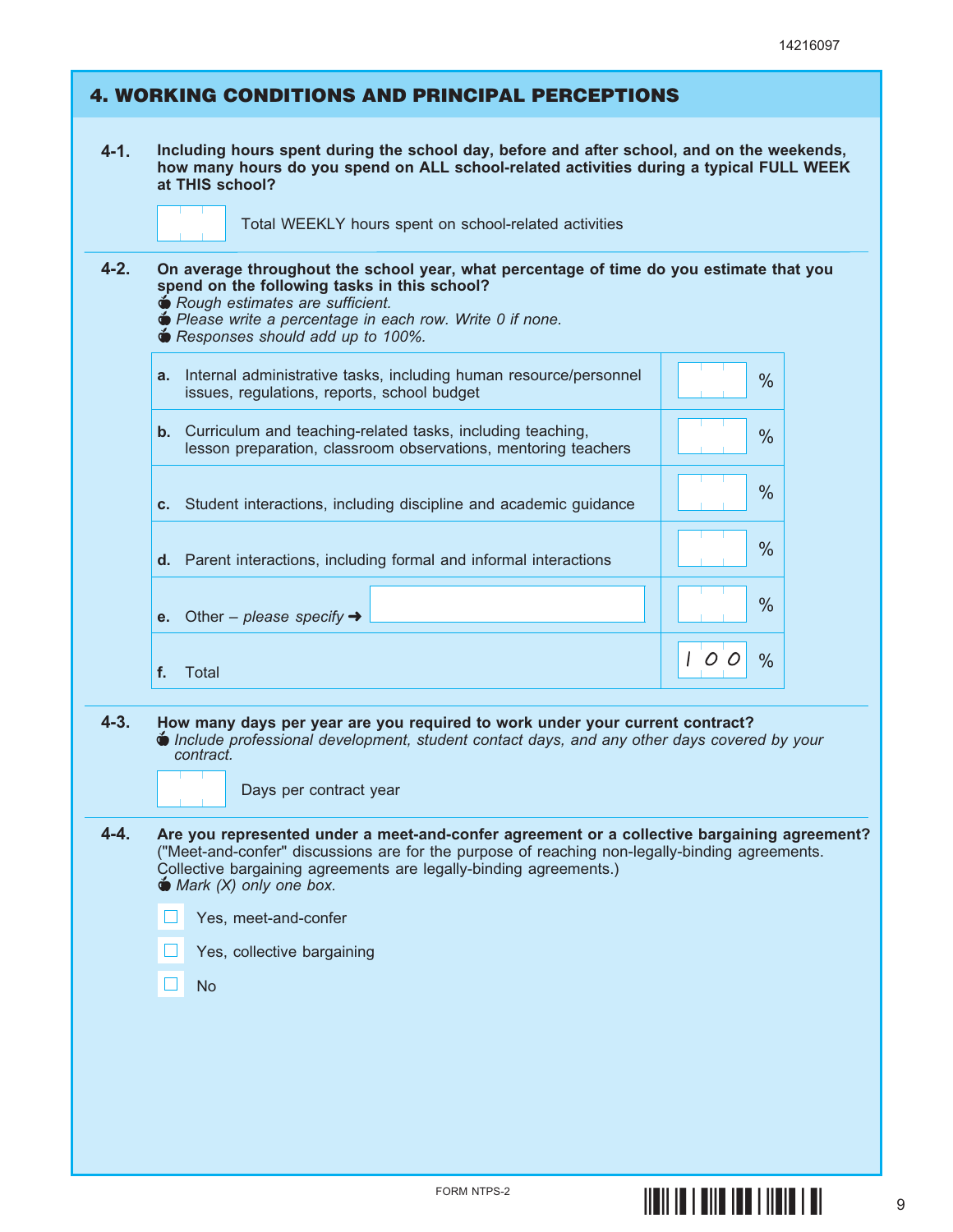| $4 - 5.$ | To what extent do you agree or disagree with each of the following statements?                               |                          |                                          |                               |                             |
|----------|--------------------------------------------------------------------------------------------------------------|--------------------------|------------------------------------------|-------------------------------|-----------------------------|
|          |                                                                                                              |                          | $\bullet$ Mark (X) one box on each line. |                               |                             |
|          |                                                                                                              | <b>Strongly</b><br>agree | agree                                    | Somewhat Somewhat<br>disagree | <b>Strongly</b><br>disagree |
|          | a. The stress and disappointments<br>involved in being a principal at this<br>school aren't really worth it. | $\Box$                   | $\mathbf{I}$                             | $\Box$                        | $\mathsf{L}$                |
|          | b. I am generally satisfied with being<br>principal at this school.                                          | П                        | $\Box$                                   | $\Box$                        | $\Box$                      |
|          | c. If I could get a higher paying job I'd<br>leave this job as soon as possible.                             | П                        | $\Box$                                   | $\Box$                        | $\Box$                      |
|          | d. I think about transferring to another<br>school.                                                          | $\Box$                   | $\Box$                                   | $\Box$                        | $\Box$                      |
|          | e. I don't seem to have as much<br>enthusiasm now as I did when I<br>began this job.                         | П                        | $\Box$                                   | $\Box$                        | $\Box$                      |
|          | f. I think about staying home from<br>school because I'm just too tired<br>to go.                            | П                        | $\Box$                                   | $\Box$                        | $\mathsf{L}$                |
| $4 - 6.$ | How long do you plan to remain a principal?<br>$\bullet$ Mark $(X)$ only one box.                            |                          |                                          |                               |                             |
|          | $\Box$<br>As long as I am able                                                                               |                          |                                          |                               |                             |
|          | $\Box$<br>Until I am eligible for retirement benefits from this job                                          |                          |                                          |                               |                             |
|          | $\Box$<br>Until I am eligible for retirement benefits from a previous job                                    |                          |                                          |                               |                             |
|          | $\perp$<br>Until I am eligible for Social Security benefits                                                  |                          |                                          |                               |                             |
|          | $\perp$<br>Until a specific life event occurs (e.g., children graduate from college, relocation)             |                          |                                          |                               |                             |
|          | Until a more desirable job opportunity comes along                                                           |                          |                                          |                               |                             |
|          | Definitely plan to leave as soon as I can                                                                    |                          |                                          |                               |                             |
|          | Undecided at this time                                                                                       |                          |                                          |                               |                             |
|          |                                                                                                              |                          |                                          |                               |                             |
|          |                                                                                                              |                          |                                          |                               |                             |
|          |                                                                                                              |                          |                                          |                               |                             |
|          |                                                                                                              |                          |                                          |                               |                             |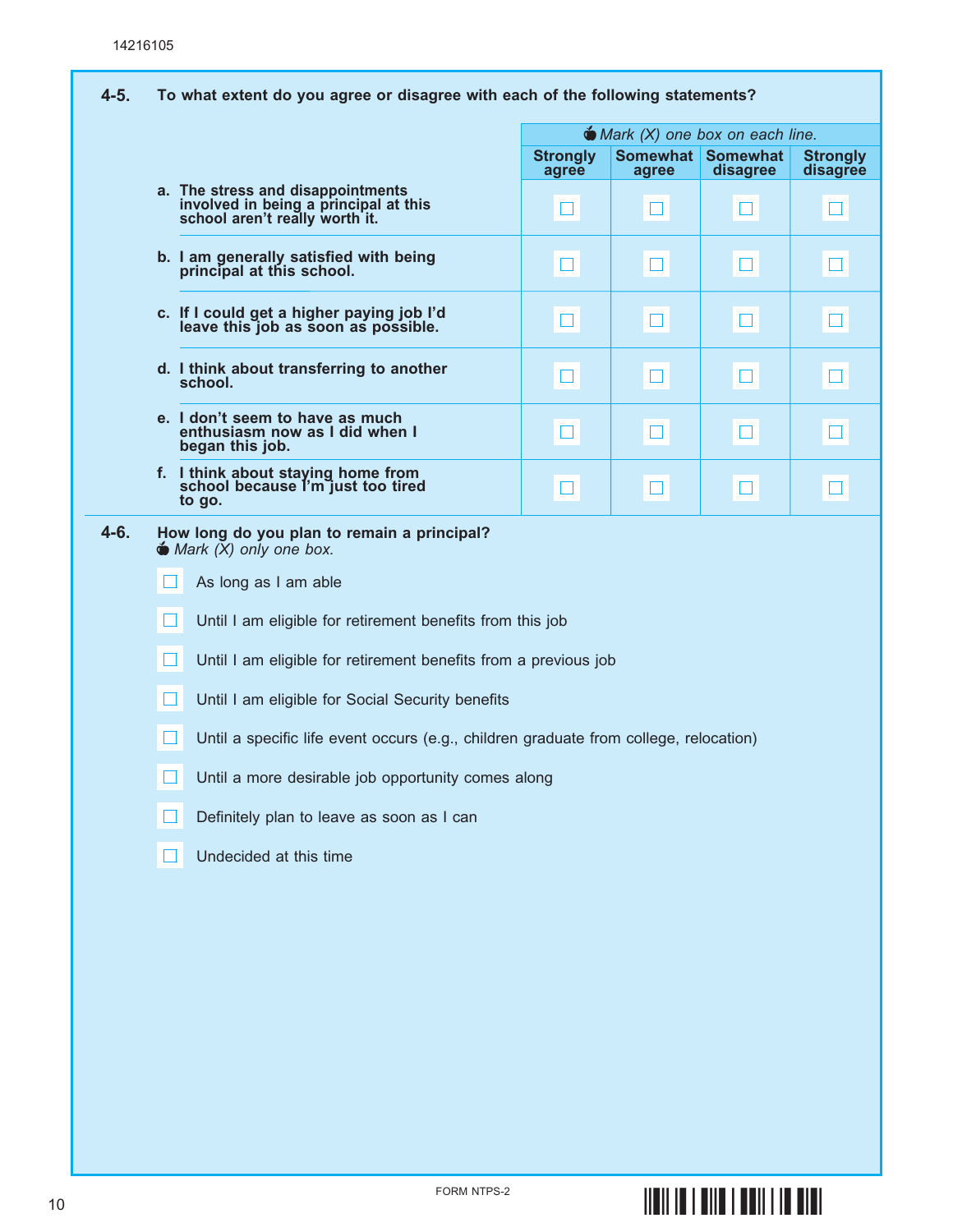| <b>5. STUDENT GROWTH AND TEACHER EVALUATION</b> |  |
|-------------------------------------------------|--|
|-------------------------------------------------|--|

**During this school year (2015-16), is student achievement growth on standardized assessments used in the performance evaluation of teachers in this school? Please include student achievement growth within a teacher's classroom as well as teamwide, gradewide, or schoolwide student achievement growth. 5-1.**

*Student achievement growth is the change in student achievement for an individual student between two or more points in time, and may be measured using student growth percentiles, value added, or other measures of change in student achievement over time.* 

*Standardized assessments are assessments consistently administered and scored for all students in the same grades and subjects, districtwide. These might include required state summative assessments, assessments purchased from testing companies, or district-developed assessments that are administered districtwide.*

**Student achievement growth on standardized assessments is:**

- $\Box$ Used in the evaluation of ALL teachers in the school, including all grades, all subjects (including art, music, and physical education), special education, and special populations such as English learners and students with disabilities.
- $\Box$ Used in the evaluation of SOME (but not all) teachers in this school.
- $\Box$ Not used in the evaluation of any teachers in this school.
- **5-2. During this school year (2015-16), which of the following sources of information on teacher performance does your school use in teacher evaluations?**
	- **a. Classroom observations using a teacher professional practice rubric, conducted by the principal or other school administrator**

a k Used in evaluating teachers

- $\Box$ Not used in evaluating teachers
- **b. Classroom observations using a teacher professional practice rubric, conducted by someone other than a school administrator (such as a peer or mentor teacher, instructional coach, central office staff member, or an observer from outside the school or district)**
	- $\Box$ 
		- Used in evaluating teachers
	- $\Box$ Not used in evaluating teachers

#### **c. Teacher self-assessment**

- ПL. Used in evaluating teachers
- Not used in evaluating teachers  $\blacksquare$
- **d. Portfolios or other artifacts of teacher professional practice**
	- Used in evaluating teachers  $\Box$
	- ПL. Not used in evaluating teachers

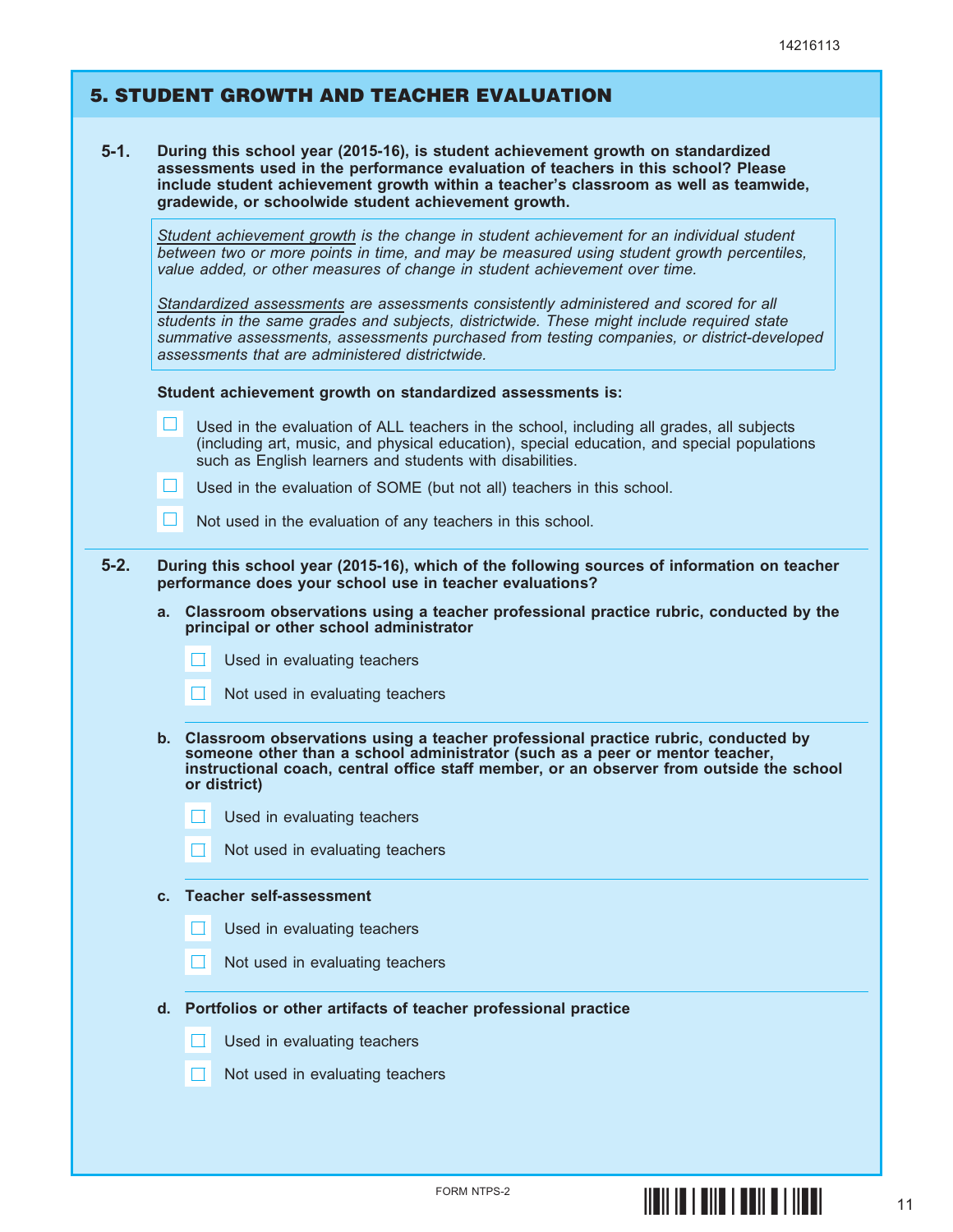| $5 - 2.$ |    | Continued -                                                                                                                                                                     |
|----------|----|---------------------------------------------------------------------------------------------------------------------------------------------------------------------------------|
|          |    | e. Assessments by a peer or mentor teacher that are not based on a teacher professional<br>practice rubric                                                                      |
|          |    | П<br>Used in evaluating teachers                                                                                                                                                |
|          |    | $\Box$<br>Not used in evaluating teachers                                                                                                                                       |
|          | f. | <b>Student work samples</b>                                                                                                                                                     |
|          |    | ⊔<br>Used in evaluating teachers                                                                                                                                                |
|          |    | Not used in evaluating teachers<br>П                                                                                                                                            |
|          |    | g. Student surveys or other student feedback                                                                                                                                    |
|          |    | $\Box$<br>Used in evaluating teachers                                                                                                                                           |
|          |    | $\Box$<br>Not used in evaluating teachers                                                                                                                                       |
|          |    | h. Parent surveys or other parent feedback                                                                                                                                      |
|          |    | $\Box$<br>Used in evaluating teachers                                                                                                                                           |
|          |    | Not used in evaluating teachers<br>П                                                                                                                                            |
| $5 - 3.$ |    | Will the performance evaluation results for teachers for this school year (2015-16) be used<br>to inform any of the following decisions about teacher professional development? |
|          |    |                                                                                                                                                                                 |
|          |    | a. Feedback given to teachers on their professional practice                                                                                                                    |
|          |    | Yes<br>n.                                                                                                                                                                       |
|          |    | <b>No</b>                                                                                                                                                                       |
|          |    | b. Planning professional development for individual teachers                                                                                                                    |
|          |    | $\Box$ Yes                                                                                                                                                                      |
|          |    | <b>No</b>                                                                                                                                                                       |
|          | C. | Development of performance improvement plans for low-performing teachers                                                                                                        |
|          |    | Yes<br>M                                                                                                                                                                        |
|          |    | <b>No</b>                                                                                                                                                                       |
|          |    | d. Setting goals with teachers for student achievement growth for the next school year                                                                                          |
|          |    | Yes<br>M                                                                                                                                                                        |
|          |    | <b>No</b><br>$\mathcal{L}$                                                                                                                                                      |
|          | e. | Identifying low-performing teachers for coaching, mentoring, or peer assistance                                                                                                 |
|          |    | Yes                                                                                                                                                                             |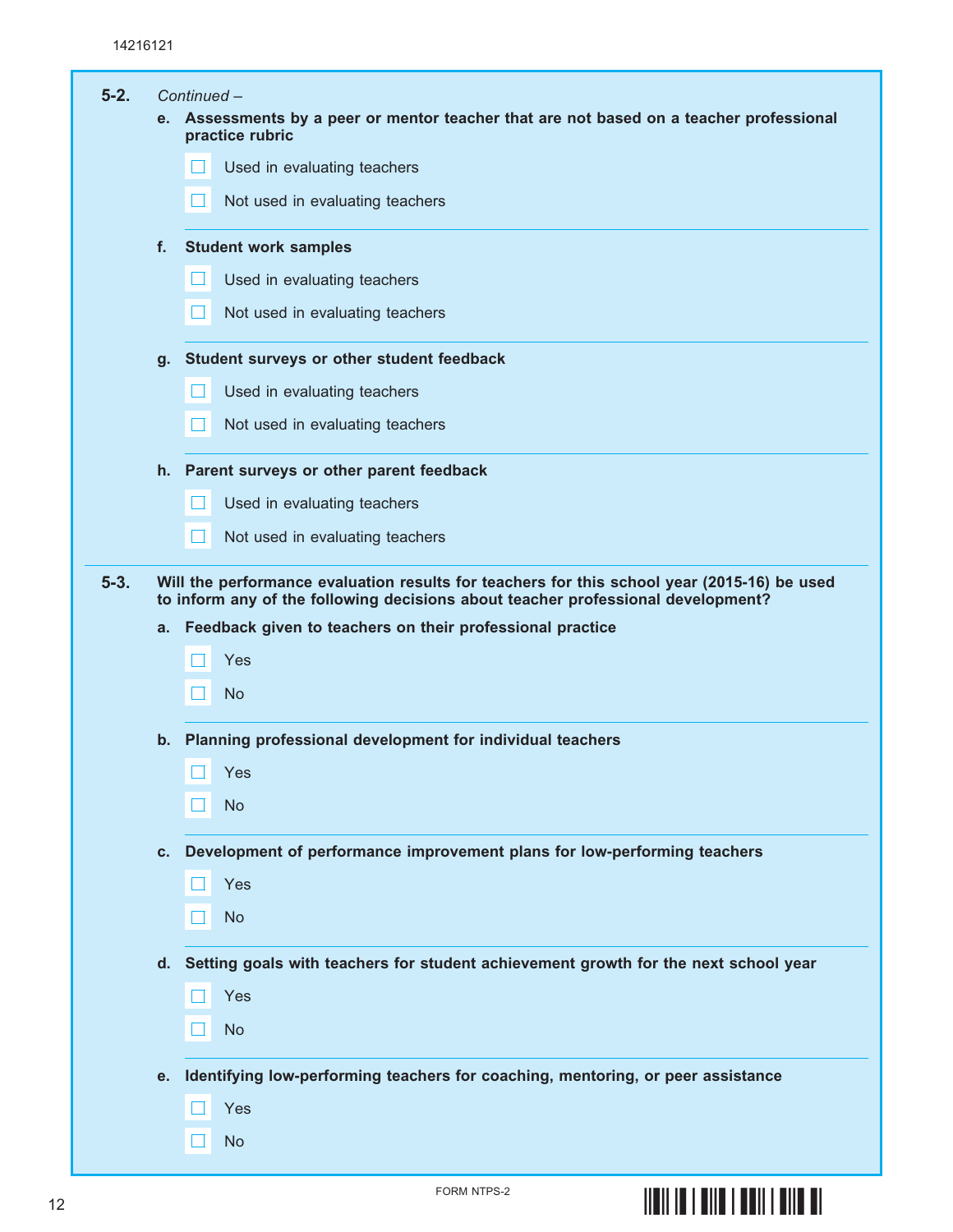**5-4. Will the performance evaluation results for teachers for this school year (2015-16) be used to inform any of the following decisions about teacher career advancement? a. Recognizing high-performing teachers**  $\Box$ Yes NoП **b. Determining annual salary increases**  $\Box$ Yes П No **c. Determining bonuses or performance-based compensation other than salary increases**  $\Box$ Yes  $\Box$ No This school does not use bonuses or performance-based compensation  $\Box$ **d. Granting tenure or similar job protection** Yes No  $\Box$ This school does not grant tenure or similar job protection **e. Career advancement opportunities, such as teacher leadership roles**  $\Box$ Yes  $\Box$ No **5-5. Will the performance evaluation results for teachers for this school year (2015-16) be used to inform any of the following decisions about low-performing teachers? a. Loss of tenure or similar job protection** Yes  $\Box$ No This school does not grant tenure or similar job protection  $\Box$ **b. Sequencing potential layoffs to reduce staff**  $\Box$ Yes  $\Box$ No **c. Dismissing or terminating employment for cause** Yes  $\mathbf{L}$ No  $\Box$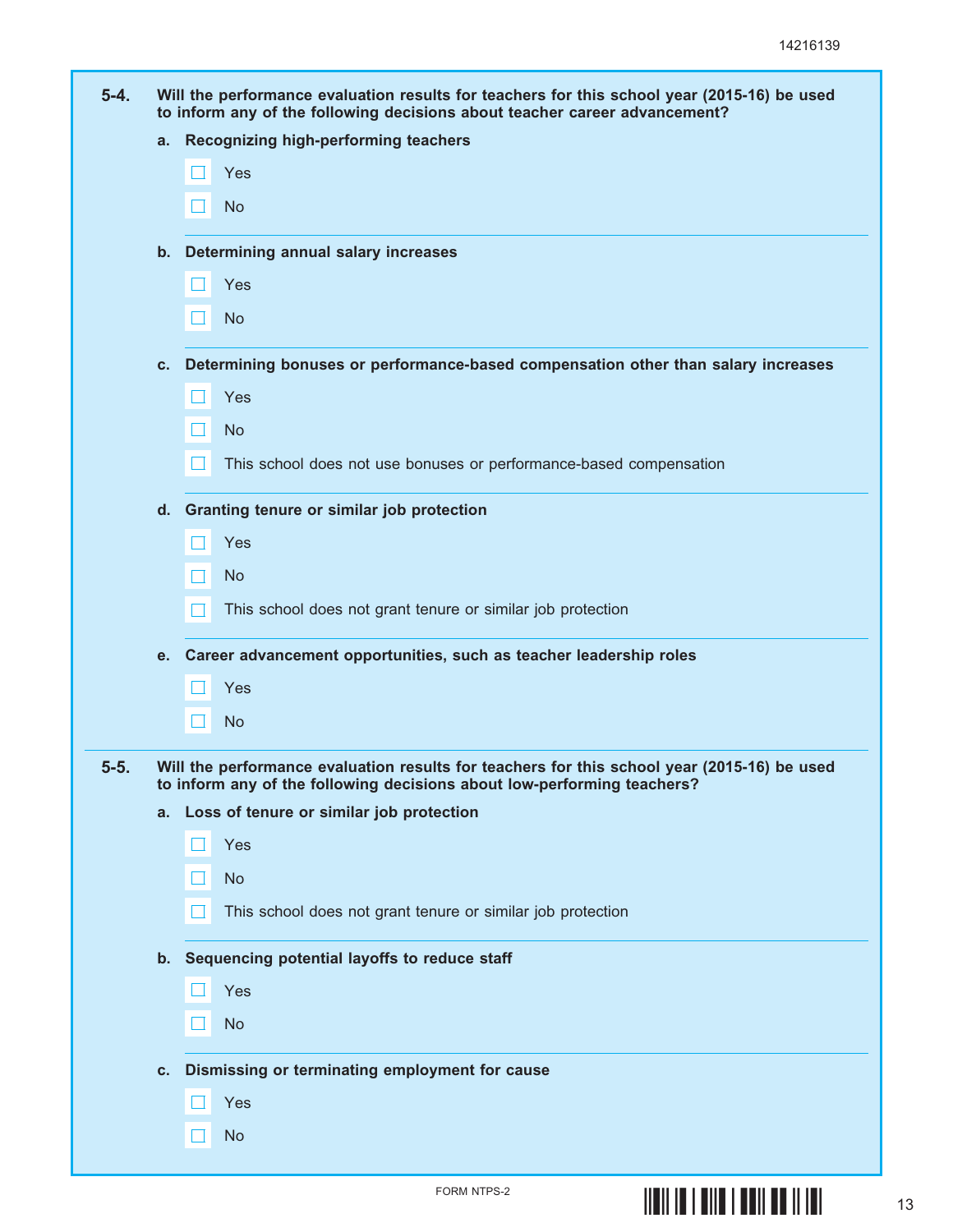|           | <b>6. PRINCIPAL DEMOGRAPHIC INFORMATION</b>                                                                                                                                                                                                                                                                                                             |
|-----------|---------------------------------------------------------------------------------------------------------------------------------------------------------------------------------------------------------------------------------------------------------------------------------------------------------------------------------------------------------|
| $6 - 1$ . | Are you male or female?<br>Male<br>Female<br>$\Box$                                                                                                                                                                                                                                                                                                     |
| $6 - 2.$  | Are you of Hispanic or Latino origin?<br>Yes<br>$\Box$<br><b>No</b>                                                                                                                                                                                                                                                                                     |
| $6 - 3$ . | What is your race?<br>$\bullet$ Mark $(X)$ one or more races to indicate what you consider yourself to be.<br>White<br>$\Box$<br><b>Black or African-American</b><br>$\Box$<br>$\Box$<br>Asian<br>Native Hawaiian or Other Pacific Islander<br>American Indian or Alaska Native<br>$\Box$                                                               |
| $6 - 4.$  | What is your year of birth?<br>9<br>1                                                                                                                                                                                                                                                                                                                   |
| $6 - 5.$  | What is your current ANNUAL salary for your position in this school before taxes and<br>deductions?<br>If your position includes multiple duties (e.g., you teach a class and serve as principal at this school), please include your entire salary before taxes and deductions.<br>Please report in whole dollars.<br>$\,$<br>$ 00\rangle$<br>per year |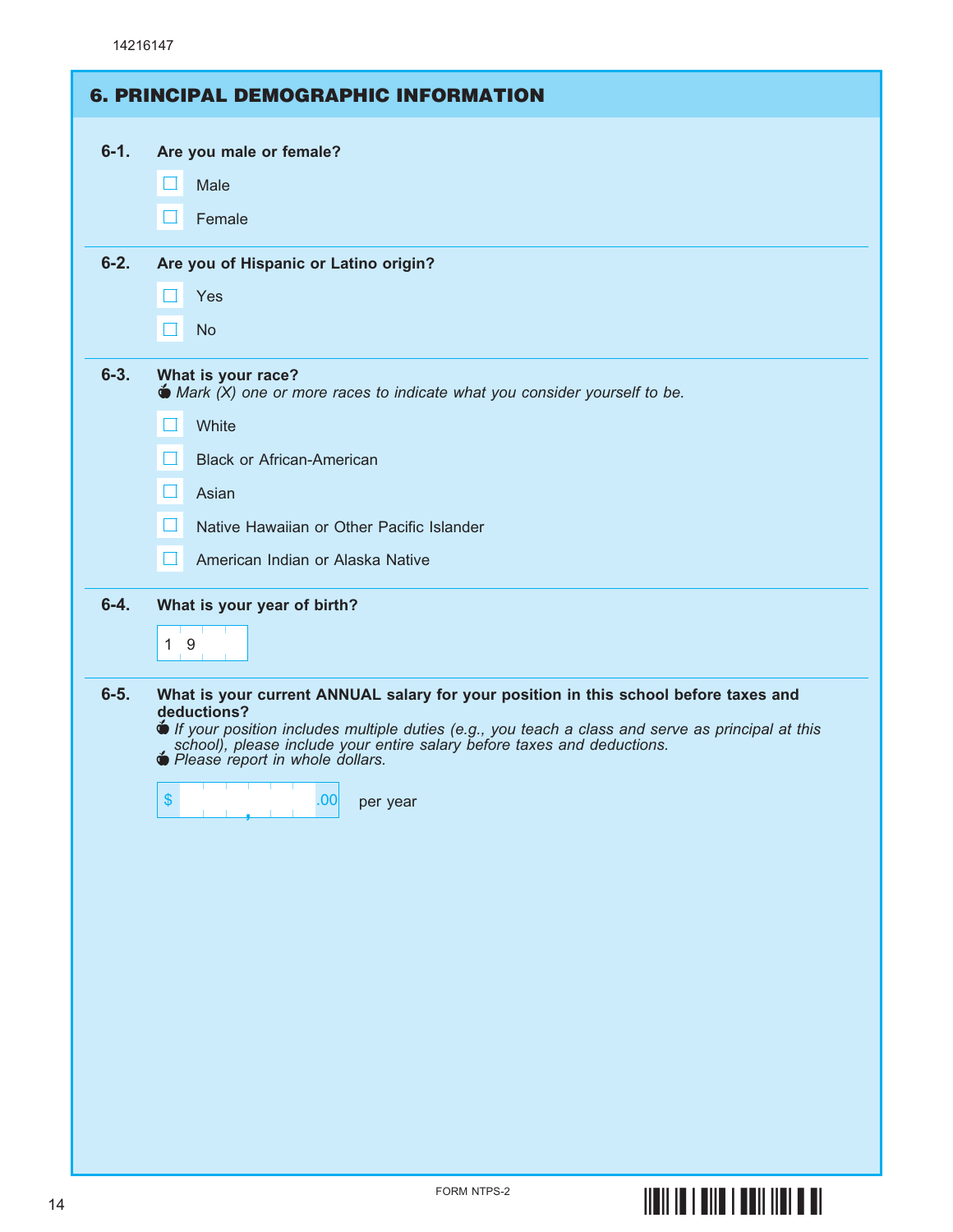### **7. CONTACT INFORMATION**

**7-1. The survey you have completed may involve a brief follow-up next school year in order to gain information on principals' movements in the labor force. The following information would assist us in contacting you if you have moved or changed jobs. Please keep in mind that all information provided here is strictly confidential and will only be used in the event that we need to contact you for follow-up. Your responses are protected from disclosure by federal statute (20 U.S.C., §9543). All responses that relate to or describe identifiable characteristics of individuals may be used only for statistical purposes and may not be disclosed, or used, in identifiable form for any other purpose, unless otherwise compelled by law.** 

**Please PRINT your name, home address, your work, cell, and home telephone numbers, and your work and home e-mail addresses.**

| a.             | First name                                                                                                                                     |                                                        |   |                         |                                                                                                                                                                                                                                      |  |      |      |  |   |  |  |      |     |    |               |     |  |
|----------------|------------------------------------------------------------------------------------------------------------------------------------------------|--------------------------------------------------------|---|-------------------------|--------------------------------------------------------------------------------------------------------------------------------------------------------------------------------------------------------------------------------------|--|------|------|--|---|--|--|------|-----|----|---------------|-----|--|
|                |                                                                                                                                                |                                                        |   |                         |                                                                                                                                                                                                                                      |  |      |      |  |   |  |  |      |     |    |               |     |  |
|                |                                                                                                                                                |                                                        |   |                         |                                                                                                                                                                                                                                      |  |      |      |  |   |  |  |      |     |    |               |     |  |
|                | Middle name                                                                                                                                    |                                                        |   |                         |                                                                                                                                                                                                                                      |  |      |      |  |   |  |  |      |     |    |               |     |  |
|                | $\mathbf{1}$ and $\mathbf{1}$ and $\mathbf{1}$                                                                                                 | т                                                      |   |                         |                                                                                                                                                                                                                                      |  |      |      |  |   |  |  |      |     |    |               |     |  |
|                |                                                                                                                                                |                                                        |   |                         |                                                                                                                                                                                                                                      |  |      |      |  |   |  |  |      |     |    |               |     |  |
|                | Last name                                                                                                                                      |                                                        |   |                         |                                                                                                                                                                                                                                      |  |      |      |  |   |  |  |      |     |    | <b>Suffix</b> |     |  |
|                | and the state of the state                                                                                                                     | л.                                                     |   |                         |                                                                                                                                                                                                                                      |  |      |      |  |   |  |  |      |     |    | H.            | л.  |  |
|                |                                                                                                                                                |                                                        |   |                         |                                                                                                                                                                                                                                      |  |      |      |  |   |  |  |      |     |    |               |     |  |
|                | <b>The Committee of Committee</b>                                                                                                              |                                                        |   |                         |                                                                                                                                                                                                                                      |  |      |      |  |   |  |  |      |     |    |               |     |  |
| $b$ .          | Street address                                                                                                                                 |                                                        |   |                         |                                                                                                                                                                                                                                      |  |      |      |  |   |  |  |      |     |    |               |     |  |
|                |                                                                                                                                                |                                                        |   |                         |                                                                                                                                                                                                                                      |  |      |      |  |   |  |  |      |     |    |               |     |  |
|                |                                                                                                                                                |                                                        |   |                         |                                                                                                                                                                                                                                      |  |      |      |  |   |  |  |      |     |    |               |     |  |
| c.             | City                                                                                                                                           |                                                        |   |                         |                                                                                                                                                                                                                                      |  |      |      |  |   |  |  |      |     |    |               |     |  |
|                | т.                                                                                                                                             |                                                        |   |                         |                                                                                                                                                                                                                                      |  |      |      |  |   |  |  |      |     |    |               |     |  |
|                |                                                                                                                                                |                                                        |   |                         |                                                                                                                                                                                                                                      |  |      |      |  |   |  |  |      |     |    |               |     |  |
| d.             | State                                                                                                                                          |                                                        |   |                         |                                                                                                                                                                                                                                      |  |      |      |  |   |  |  |      |     |    |               |     |  |
|                | - 11                                                                                                                                           |                                                        |   |                         |                                                                                                                                                                                                                                      |  |      |      |  |   |  |  |      |     |    |               |     |  |
|                |                                                                                                                                                |                                                        |   |                         |                                                                                                                                                                                                                                      |  |      |      |  |   |  |  |      |     |    |               |     |  |
|                |                                                                                                                                                |                                                        |   |                         |                                                                                                                                                                                                                                      |  |      |      |  |   |  |  |      |     |    |               |     |  |
|                |                                                                                                                                                |                                                        |   |                         |                                                                                                                                                                                                                                      |  |      |      |  |   |  |  |      |     |    |               |     |  |
|                | $ZIP Code + 4$                                                                                                                                 |                                                        |   |                         |                                                                                                                                                                                                                                      |  |      |      |  |   |  |  |      |     |    |               |     |  |
|                |                                                                                                                                                | - 11                                                   |   |                         |                                                                                                                                                                                                                                      |  |      |      |  |   |  |  |      |     |    |               |     |  |
|                | $1 - 1 - 1 - 1$                                                                                                                                |                                                        |   |                         |                                                                                                                                                                                                                                      |  |      |      |  |   |  |  |      |     |    |               |     |  |
|                |                                                                                                                                                |                                                        |   |                         |                                                                                                                                                                                                                                      |  |      |      |  |   |  |  |      |     |    |               |     |  |
|                | Work phone number<br>AREA CODE TELEPHONE NUMBER<br>п.                                                                                          |                                                        |   |                         |                                                                                                                                                                                                                                      |  |      |      |  |   |  |  |      |     |    |               |     |  |
|                |                                                                                                                                                |                                                        |   |                         |                                                                                                                                                                                                                                      |  |      |      |  |   |  |  |      |     |    |               |     |  |
|                |                                                                                                                                                |                                                        |   |                         |                                                                                                                                                                                                                                      |  |      |      |  |   |  |  |      |     |    |               |     |  |
|                | Cell phone number<br>AREA CODE                                                                                                                 |                                                        |   | <b>TELEPHONE NUMBER</b> |                                                                                                                                                                                                                                      |  |      |      |  |   |  |  |      |     |    |               |     |  |
|                | - 11                                                                                                                                           |                                                        |   |                         |                                                                                                                                                                                                                                      |  | - 12 | - 11 |  |   |  |  |      |     |    |               |     |  |
| e.<br>f.<br>g. |                                                                                                                                                |                                                        |   |                         |                                                                                                                                                                                                                                      |  |      |      |  |   |  |  |      |     |    |               |     |  |
|                |                                                                                                                                                |                                                        |   |                         |                                                                                                                                                                                                                                      |  |      |      |  |   |  |  |      |     |    |               |     |  |
| h.             | Home phone number<br>AREA CODE                                                                                                                 |                                                        |   | TELEPHONE NUMBER        |                                                                                                                                                                                                                                      |  |      |      |  |   |  |  |      |     |    |               |     |  |
|                | $\mathbf{1}$                                                                                                                                   |                                                        |   | л.                      |                                                                                                                                                                                                                                      |  | .    |      |  |   |  |  |      |     |    |               |     |  |
|                |                                                                                                                                                |                                                        |   |                         |                                                                                                                                                                                                                                      |  |      |      |  |   |  |  |      |     |    |               |     |  |
|                | Work e-mail address                                                                                                                            |                                                        |   |                         |                                                                                                                                                                                                                                      |  |      |      |  |   |  |  |      |     |    |               |     |  |
|                | and a strong strong                                                                                                                            | ┳                                                      | ┱ |                         | <u>a sa mga sangayon ng mga sangayon ng mga sangayon ng mga sangayon ng mga sangayon ng mga sangayon ng mga sangayon ng mga sangayon ng mga sangayon ng mga sangayon ng mga sangayon ng mga sangayon ng mga sangayon ng mga sang</u> |  |      |      |  |   |  |  | a ka | -11 | л. | л.            | -11 |  |
|                |                                                                                                                                                |                                                        |   |                         |                                                                                                                                                                                                                                      |  |      |      |  |   |  |  |      |     |    |               |     |  |
|                |                                                                                                                                                |                                                        |   |                         |                                                                                                                                                                                                                                      |  |      |      |  |   |  |  |      |     |    |               |     |  |
| i.<br>j.       | Home e-mail address<br><u> Indian American American Indian American American Indian American Indian American Indian Indian American Indian</u> |                                                        |   |                         |                                                                                                                                                                                                                                      |  |      |      |  |   |  |  |      |     |    |               |     |  |
|                |                                                                                                                                                | <b>The Committee of the Committee of the Committee</b> |   |                         |                                                                                                                                                                                                                                      |  |      |      |  | . |  |  |      |     |    |               |     |  |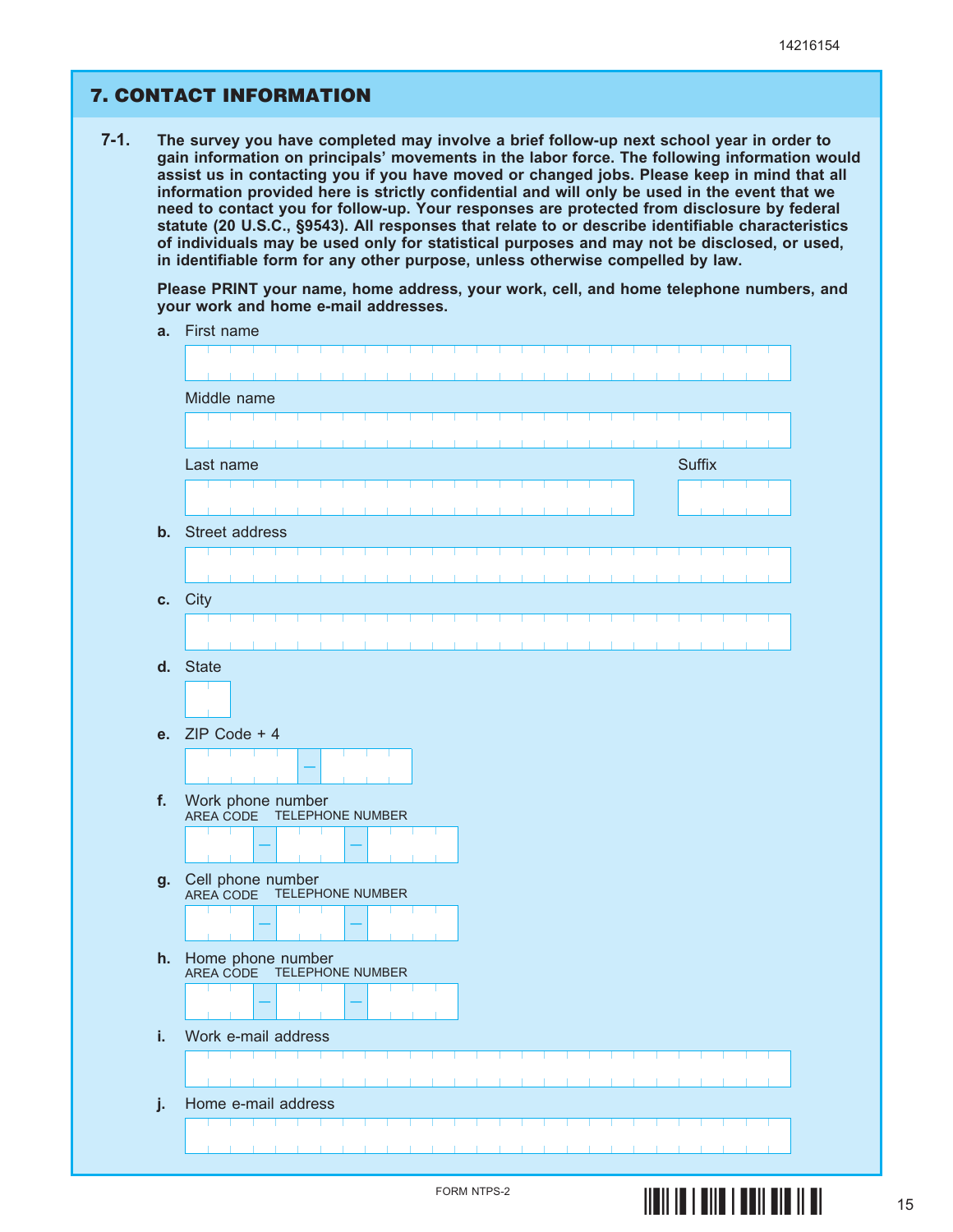

**§/6^\_¤**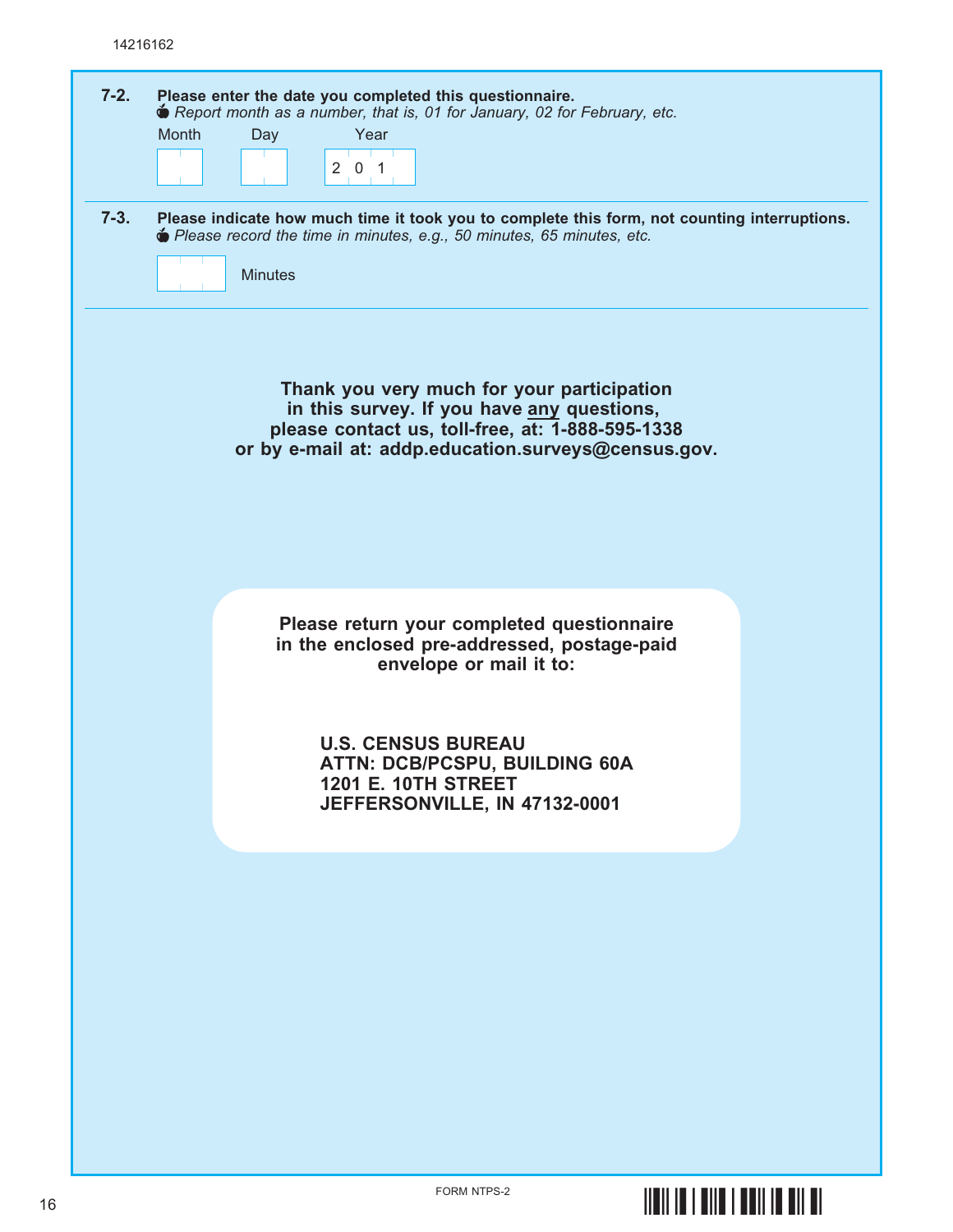**To learn more about this survey and to access reports from earlier collections, see the National Teacher and Principal Survey (NTPS) website at: http://nces.ed.gov/surveys/ntps**

> **Additional data collected by the National Center for Education Statistics (NCES) on a variety of topics in elementary, secondary, postsecondary, and international education are available from NCES' website at: http://nces.ed.gov**

**For additional data collected by various Federal agencies, including the Department of Education, visit the Federal Statistics clearinghouse at: http://fedstats.sites.usa.gov**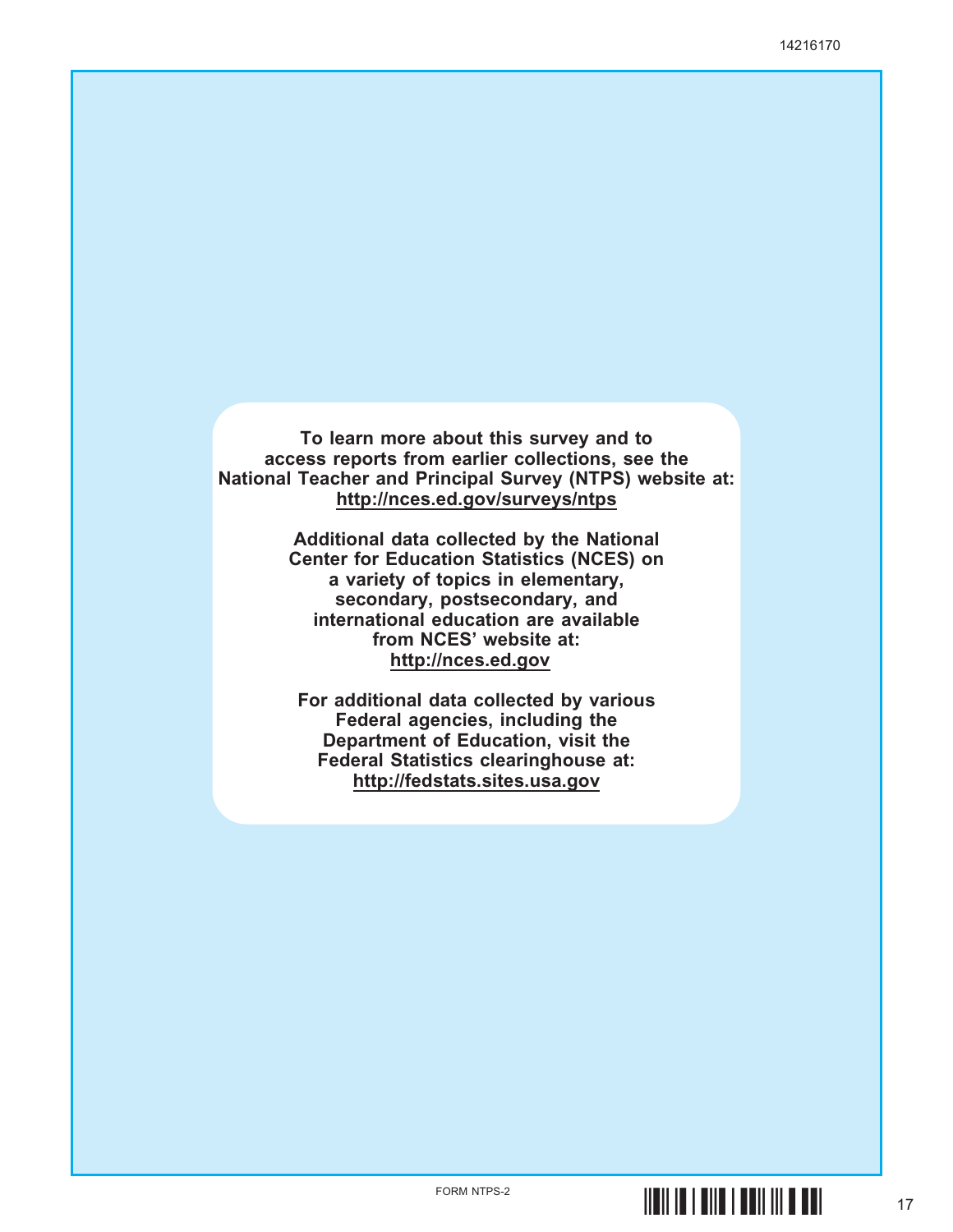